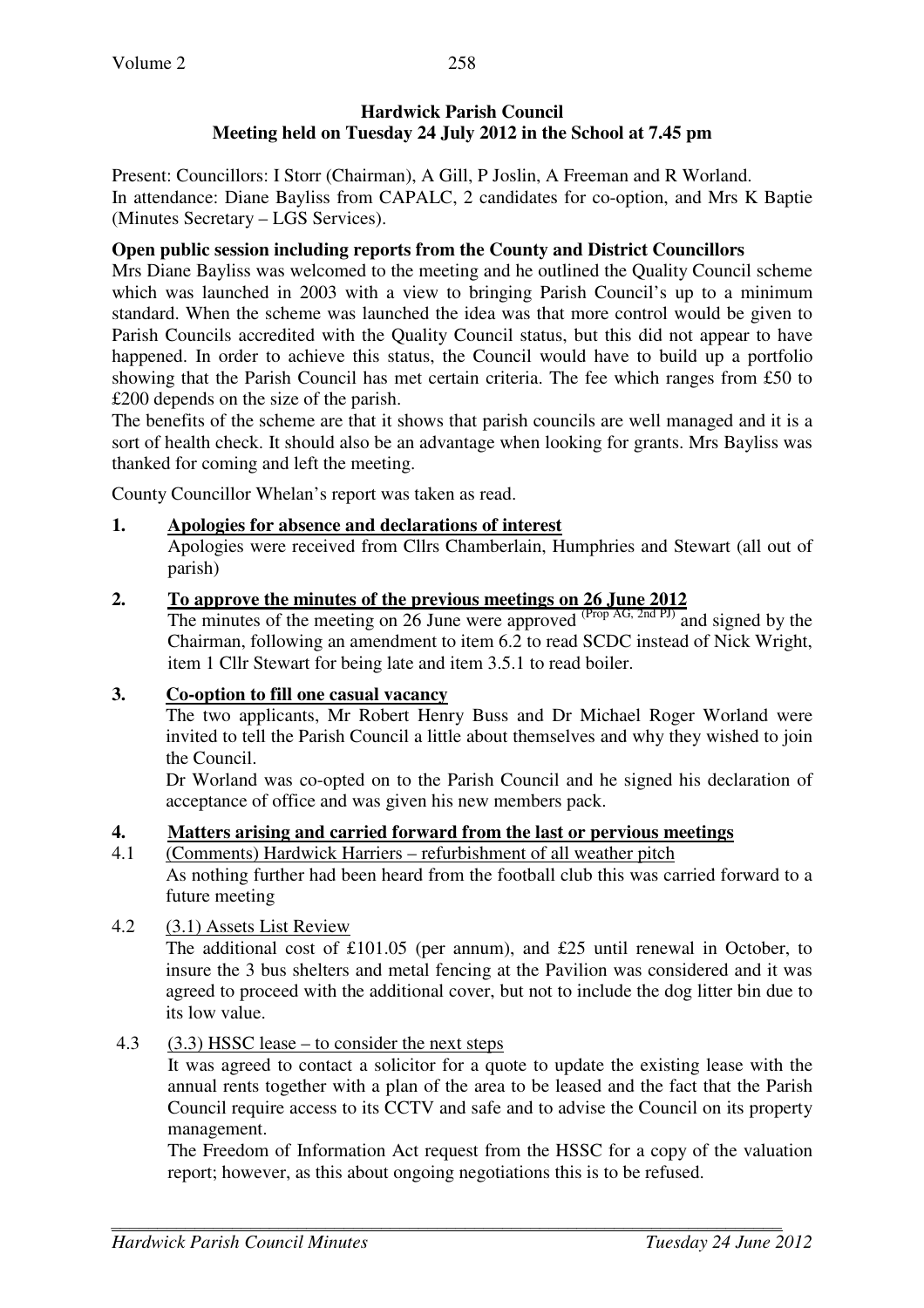| Volume 2 | 259                                                                                                                                                                                                                                 |
|----------|-------------------------------------------------------------------------------------------------------------------------------------------------------------------------------------------------------------------------------------|
| 4.4      | $(3.4)$ Recreation ground drains – to consider quotes<br>Further quotes are to sought in view of the expense involved.                                                                                                              |
| 4.5      | $(3.5.2)$ Pavilion guttering repairs – to consider quotes<br>Awaiting further quotes.                                                                                                                                               |
| 4.6      | $(6.2)$ Land adjacent to Casa de foseta. St Neots Rd – Change of use to Touring<br>Caravan Park<br>The Chairman had written to Andrew Lansley MP and is awaiting a reply.                                                           |
| 4.7      | $(7.3)$ Tennis courts wood re-staining – to consider quotes<br>The two quotes received were considered, but due to the vast difference it was agreed<br>to carry forward to the next meeting to enable further quotes to be sought. |
| 4.8      | $(7.3)$ Tennis courts electrical work – to consider report<br>Carried forward as the report had not as yet been received.                                                                                                           |

4.9 Quality Council status to consider if an application should be made The Parish Council agreed that it would put it to the Clerk; however it felt that it does a lot of these things already.

# **5 Correspondence/communications received**<br>5.1 Resident – request for dog bin on St Neots Ro

- Resident request for dog bin on St Neots Road near Meridian Close It was agreed to ask SCDC if they would install the bin; if not then Parish Council would itself.
- 5.2 Little Footsteps Children's Centre use of the Recreation Ground on 20 August It was agreed to grant permission for use of the Recreation Ground, however a copy of their insurance is to be sent in and they would be responsible for advertising the event.
- 5.3 David Nation request for tennis court hire to hold tennis sessions The Parish Council had no objections in principle and it was agreed to charge a fee of £10 per hour, but point out that the football club and netball club have said that the surface is slippery and the Parish Council takes no responsibility for injuries. Sessions will have to be booked via the Clerk.
- 5.4 SCDC Code of Conduct to adopt a Code of Conduct, consider complaints procedure and complete member's interests requirements. This was carried forward to the next meeting as members had not fully understood the requirements.
- 5.5 Cambridge City LDF Issue and Options consultation Noted.
- 5.6 SCDC Community Pride and Village Hero Awards Noted.
- 5.7 SCDC LDF Issues and Options consultation Noted.
- 5.8 SCDC Gambling Act 2005 consultation It was agreed to respond to Miles Bebbington that the only people who will be affected by this in the village is the HSSC and ask him to inform them.

## **6. Planning applications and decision notices**

- 6.1 Planning applications received since the last meeting
- 6.1.1 S/1420/12/FL 33 Meridian Close single storey rear extension It was agreed to recommend approval. (Prop AG, 2nd PJ)
- 6.2 SCDC Decision Notices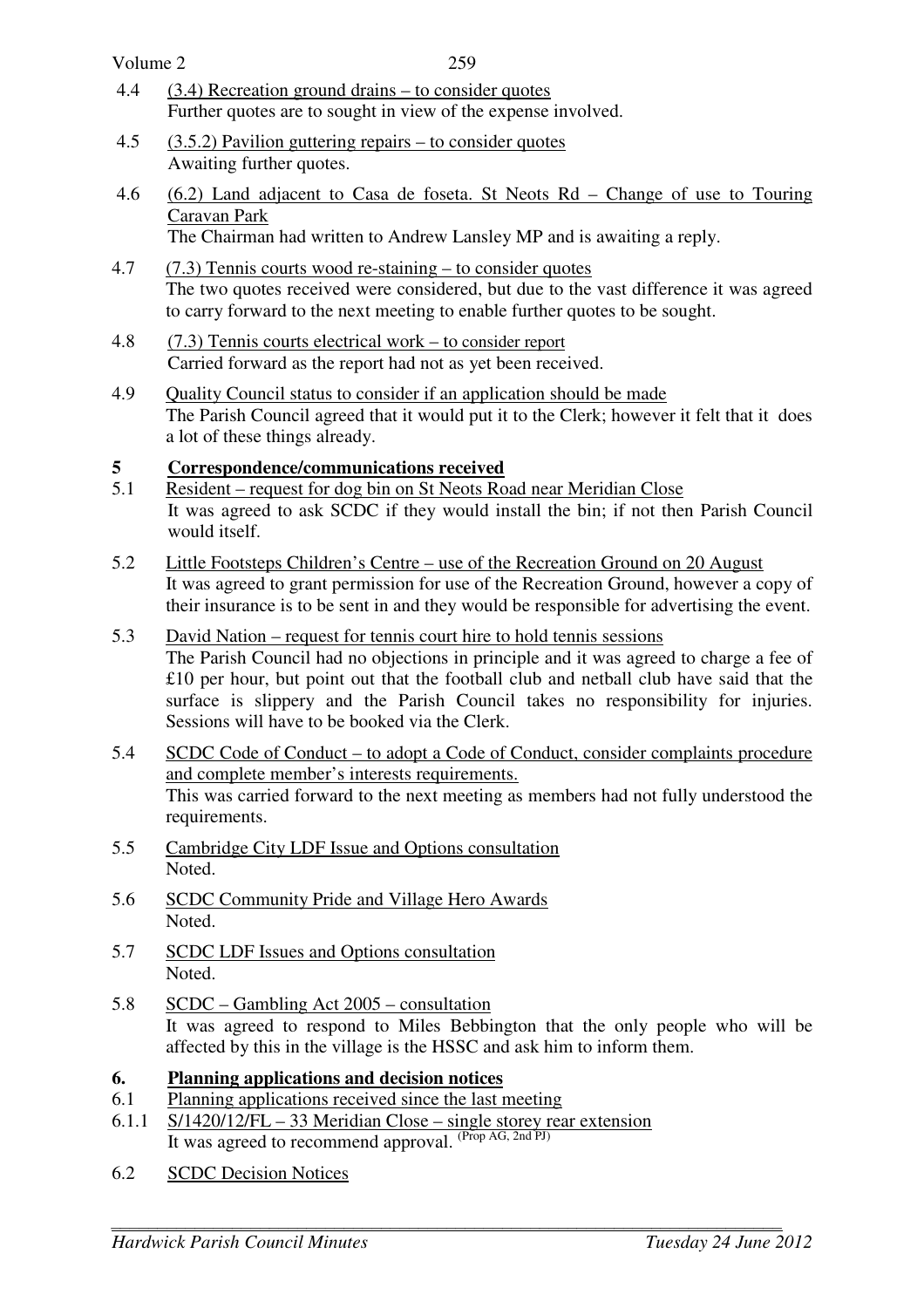### Volume 2

- 6.2.1 S/1020/12/FL 3 Cambridge Road Erection of a single storey extension to the left and rear and infilling between the house and existing garage to create a new entrance. Minor alterations to existing front elevation windows and door openings – Permission granted.
- 6.2.2 S/0946/12/FL 8 Main Street Attic conversion and insertion of roof lights and dormers - Permission granted.
- 6.2.3 S/1117/12/DC 35 Cambridge Road Discharge of condition 3 of Planning permission S/2428/11 – Materials, roof tiles and cladding – Permission granted.
- 6.2.4 S/0699/12/VC Angelite Cats Hotel, 41 Hall Drive Variation of Conditions 1 and 3 of Planning Permission S/1527/95/F to expand the terms of the personal consent and alter opening hours – Permission granted, supersedes previous decision notice dated 23 May 2012.
- 6.3 Tree works applications

 Cllr Gill reported that a resident had asked for a self seeded tree near 88 Limes Rd to be cut back by the Parish Council, however the tree is not owned by the Parish Council and the Clerk has informed the resident.

### **7. Members reports and items**

7.1 Millennium footpath maintenance

 The comments from Mark Belton of CGM were considered and it was agreed to ask him for a quote to cut the path beyond the badger set.

### 7.2 Report of SCDC LDF Workshop on 10 July

 Cllr Joslin reported that members attending were encouraged to consider whether or not their parishes wanted infill housing or new villages. Cllr Joslin also went to the exhibition near Cambourne and reported that SCDC have turned down 2 proposed sites in Hardwick in favour of a much larger site at Bourn Airfield.

### **8. Finance, procedure and risk assessment**

8.1 To receive the financial report and approve the payment of bills

The financial report was received and considered and invoices and bank statements were checked before the cheques were signed at the end of the meeting. The payments as listed in the finance report were unanimously approved for payment (Prop PJ, 2nd AF) including RPM (repairs to skate park) £432, Victoire Press (Hardwick Happenings) £520, Grounds by Rounds (grass cutting) £303.01, Ian Lawson £45.00 (Egremont Rd play area fencing repair) and Hardwick School (room hire) £90. Credits and bank interest received since the last meeting was noted. The Chairman requested an up to date statement from the 30 Day account before the next meeting.

| <b>JJ Consultants Ltd (Rec survey)</b> | £180.00  |
|----------------------------------------|----------|
| C Edgeley (Newsletter expenses)        | £37.64   |
| LGS Services (Admin support)           | £1350.16 |
| LG Stoehr (Salary)                     | £220.45  |
| J Dyer (Salary)                        | £110.36  |

- 8.2 Play areas and skate park inspection reports including RoSPA reports A Play area inspection report was received from Cllr Freeman. The RoSPA reports were considered and it was agreed to seek quotes for the work as highlighted in the Clerk's report.
- 8.3 To consider any quotes for urgent work required because of health and safety or risk Re the removal of 30mph signs near the school the Parish Council wished to know if a response has been received yet.